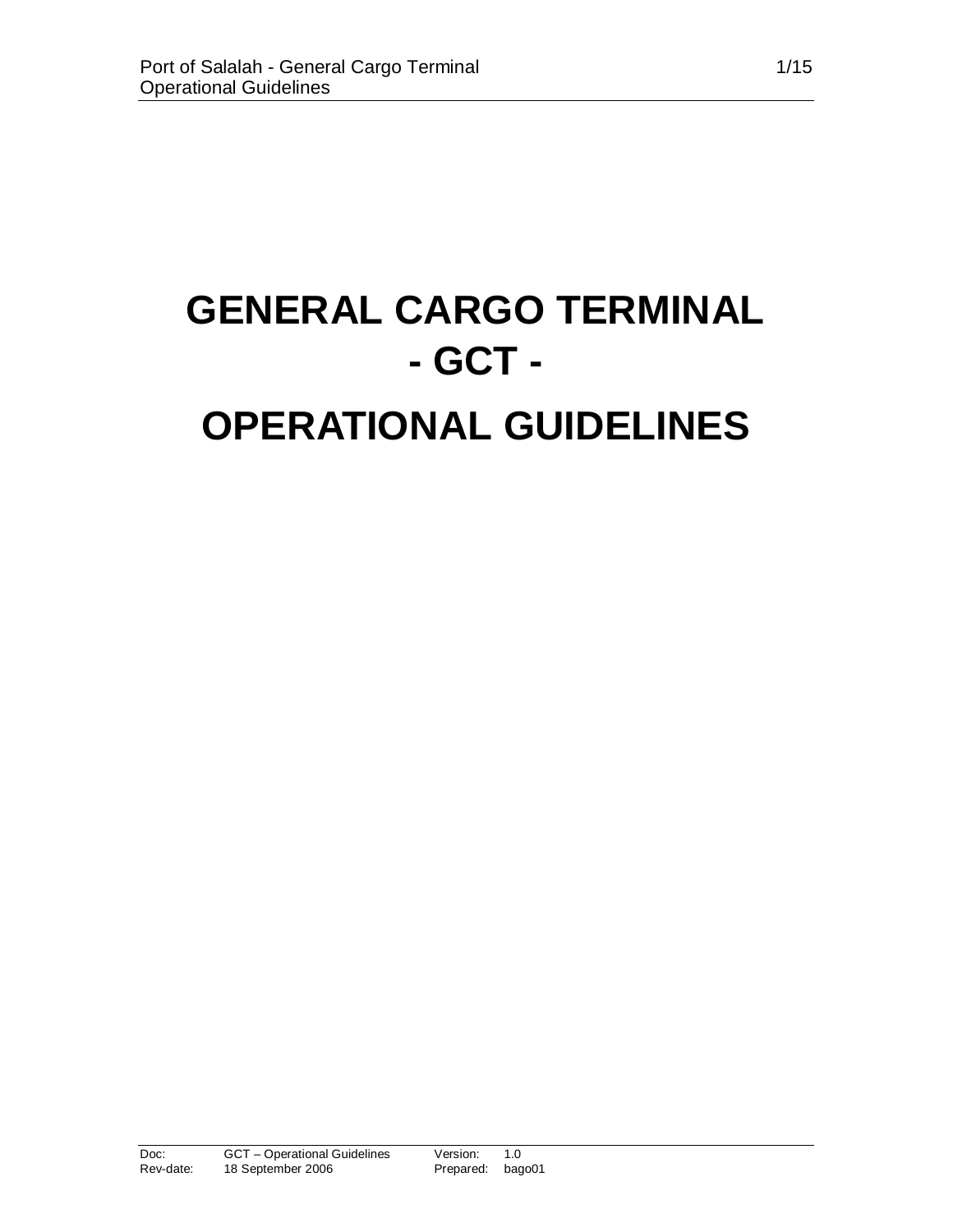| <b>Table of Contents</b> |                                                                                                |  |  |  |
|--------------------------|------------------------------------------------------------------------------------------------|--|--|--|
|                          |                                                                                                |  |  |  |
|                          |                                                                                                |  |  |  |
|                          |                                                                                                |  |  |  |
| 1.                       |                                                                                                |  |  |  |
| 1.1                      |                                                                                                |  |  |  |
| 1.2<br>1.3               |                                                                                                |  |  |  |
| 1.4                      |                                                                                                |  |  |  |
| 1.4.1<br>1.4.2           |                                                                                                |  |  |  |
| 1.5                      |                                                                                                |  |  |  |
| 1.6<br>1.7               |                                                                                                |  |  |  |
| 1.7.1<br>1.7.2           |                                                                                                |  |  |  |
|                          |                                                                                                |  |  |  |
| 2.                       |                                                                                                |  |  |  |
| 2.1<br>2.2               |                                                                                                |  |  |  |
| 2.3                      |                                                                                                |  |  |  |
| 2.4<br>2.4.1             |                                                                                                |  |  |  |
| 2.4.2                    |                                                                                                |  |  |  |
| 3.                       |                                                                                                |  |  |  |
| 3.1                      |                                                                                                |  |  |  |
| 3.2<br>3.2.1             |                                                                                                |  |  |  |
| 3.2.2<br>3.2.3           |                                                                                                |  |  |  |
| 4.                       |                                                                                                |  |  |  |
| 4.1                      |                                                                                                |  |  |  |
| 4.1.1                    |                                                                                                |  |  |  |
| 4.1.2<br>4.2             |                                                                                                |  |  |  |
| 4.2.1                    |                                                                                                |  |  |  |
| 4.2.2<br>4.3             |                                                                                                |  |  |  |
| 4.3.1<br>4.3.2           | Discontinuous / Grabs/marshalling yard prestock (i.e. baryte discharge, limestone loading)  13 |  |  |  |
| 4.4                      |                                                                                                |  |  |  |
| 4.5<br>4.6               |                                                                                                |  |  |  |
| 4.7                      |                                                                                                |  |  |  |
| 4.8                      |                                                                                                |  |  |  |
| 4.9<br>4.10              |                                                                                                |  |  |  |
| 4.11                     |                                                                                                |  |  |  |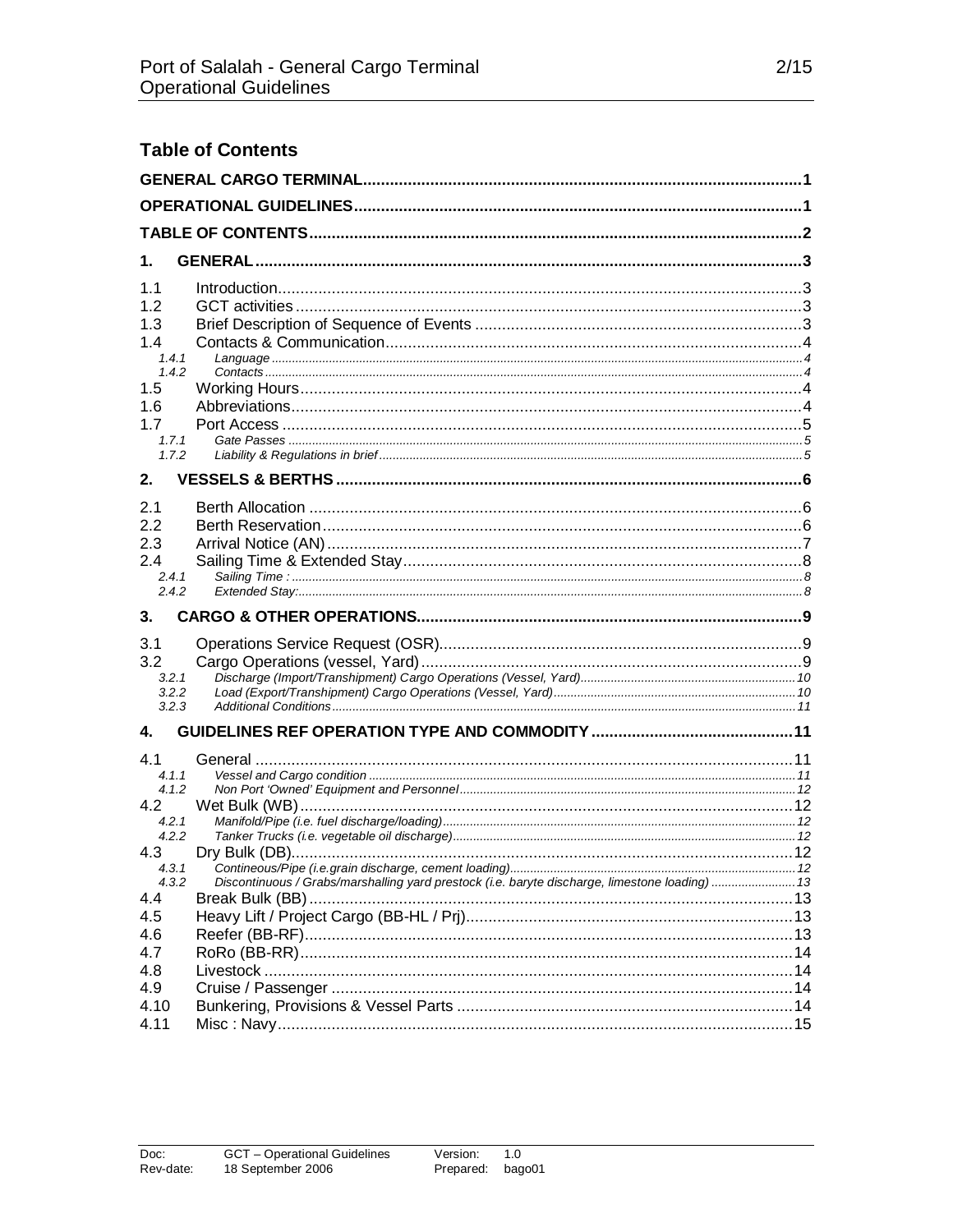# **1. General**

#### **1.1 Introduction**

The purpose of this document is to describe the operational procedures for the activities related to the General Cargo Terminal (GCT). This document is to be read in conjunction with the Port Rules & Regulations , the General Cargo Terminal Tariff, Harbour Master's Notice to Mariners, and any other document published/issued by the Port, i.e. Safety and Security Instructions.

In the interest of all stakeholders (port users, cargo interests, consignees, shippers, agents, subcontractors, authorities, port, etc.) following points for guidance:

- operations can only be properly executed with :
- Information being provided on timely basis, correct and complete in all respects
- The Port may refuse any operation, cargo , vessel, etc. any time if the Port deems this required.

# **1.2 GCT activities**

The General Cargo Terminal in the Port of Salalah handles the following activities:

- Berth Allocation of all vessels not requiring a berth on the Container Terminal.
- Loading/Discharge of cargo or coordination of same for vessels on GCT-Berths.
- Storage of Cargo not stored on the Container Terminal.
- Additional Services related to lifting, moving, washing, of cargo, equipment etc.
- CFS activities; Container Freight Station; stuffing/ stripping of containers, and value added services
- Collecting, Storing, Delivery of vessel spare parts.

# **1.3 Brief Description of Sequence of Events**

- a) Client submits Operations Service Request (OSR) in writing with GCT-Planning by Fax, E-mail, or Letter.
- b) GCT-Planning processes request.
- c) Client to obtain financial clearance, with GCT-Finance.
- d) GCT-Planning to plan activity, allocates resources and advises client of chances if any.
- e) OSR to be considered processed and approved.
- f) GCT-Operations to execute activity.

Note: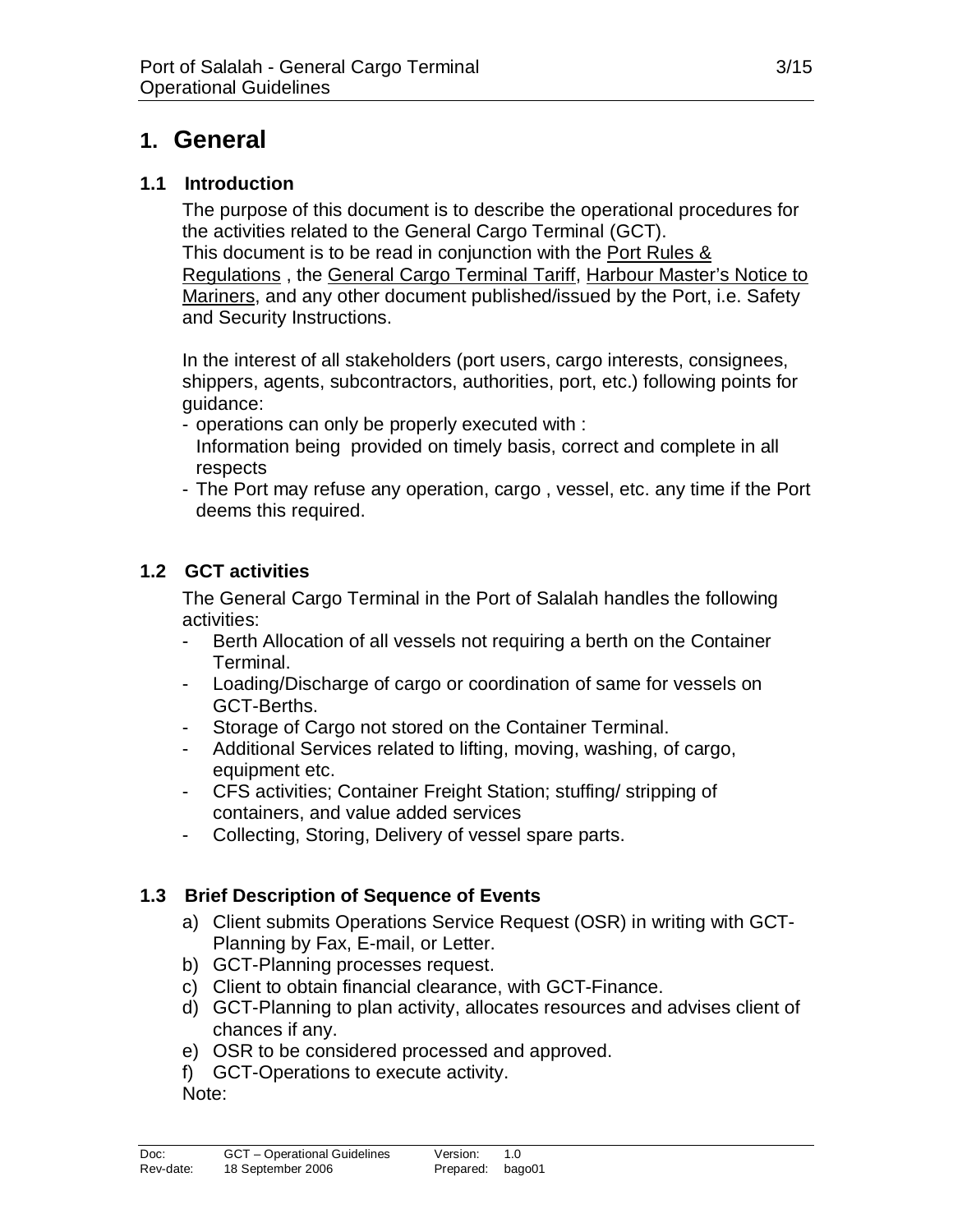GCT-Operations/Planning maintains the right to refuse, postpone the execution of requests if they deem same required, without further explanation.

#### **1.4 Contacts & Communication**

#### *1.4.1 Language*

All communication with GCT to be in English, the international recognized language for maritime communication.

# *1.4.2 Contacts*

| <b>Section</b>                   | Tel No:<br>$+968 - 23219500$ | Fax No:<br>$+968-$ | $E$ -mail:             | Duty GSM No:<br>$+968-$ |
|----------------------------------|------------------------------|--------------------|------------------------|-------------------------|
| Planning &<br>Mng                | 23 21 95 00<br>Ext 416       | 23 21 92 79        | gctops@salalahport.com |                         |
| Operations<br>& Gate             | 23 21 95 00<br>Ext 433       | 23 21 93 39        | gctops@salalahport.com | 99 48 13 24             |
| CFS &<br>Vessel<br><b>Spares</b> | 23 21 95 00<br>Ext 408       |                    | gctcfs@salalahport.com | 92 91 63 21             |

#### **1.5 Working Hours**

| <b>Section</b> | <b>Normal</b>              | <b>Normal Overtime</b>     | <b>Special Overtime</b>                                             |
|----------------|----------------------------|----------------------------|---------------------------------------------------------------------|
| Planning & Mng | $Sat - Thu$<br>0800 - 1630 | N.A.                       | N.A.                                                                |
| Operations     | $Sat - Thu$<br>0800 - 1600 | $Sat - Thu$<br>1600 - 2400 | Friday's and<br>Holidays                                            |
| Gate           | $Sat - Thu$<br>0800 - 1600 | $Sat - Thu$<br>1600 - 2300 | Friday's and<br>Holidays<br>Subject<br>availability ROP<br>Custom's |

# **1.6 Abbreviations**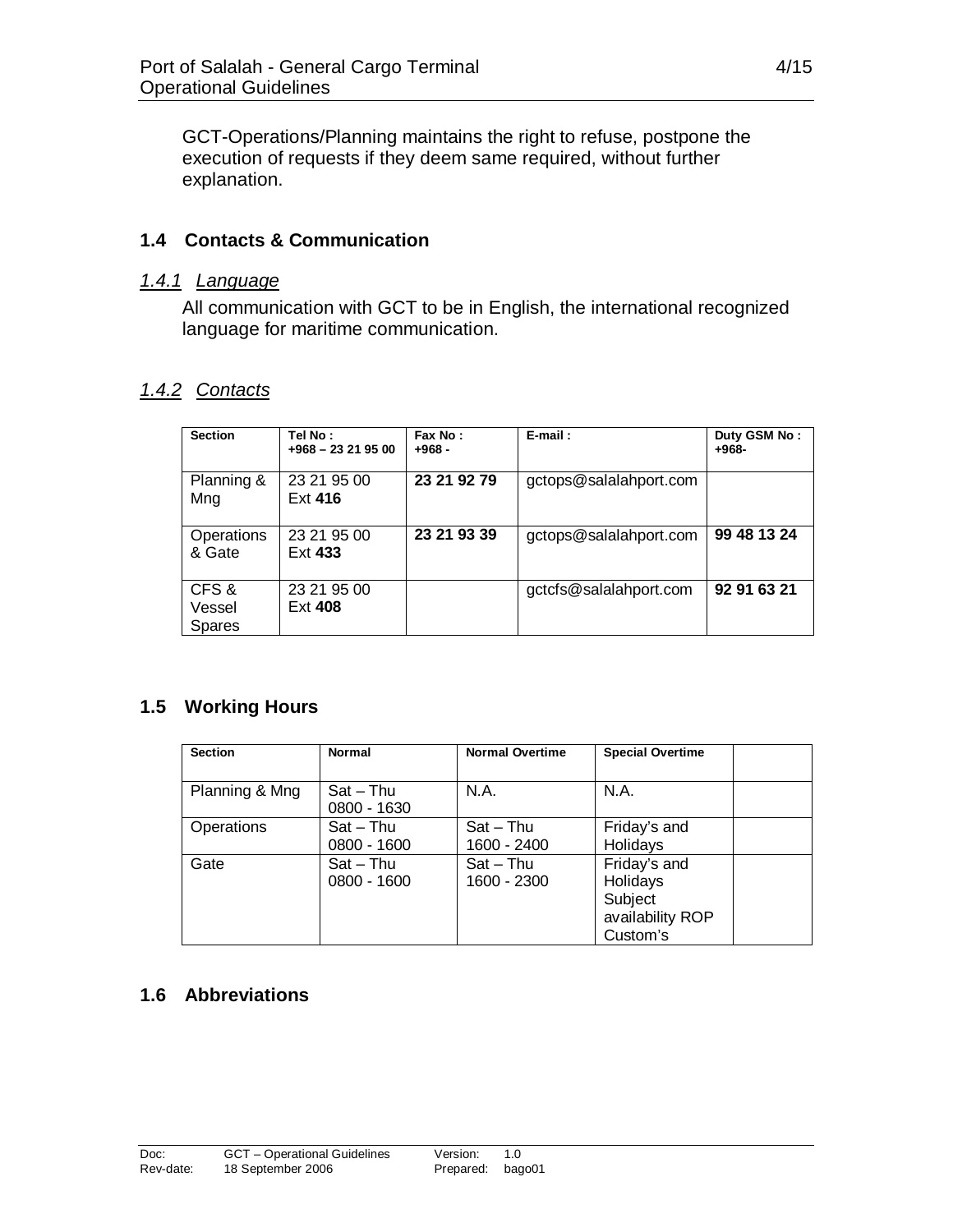#### **1.7 Port Access**

#### *1.7.1 Gate Passes*

Access through valid Gate Passes only. Gate Passes can be obtained through HSSE Department (Health Safety Security and Environment).

#### *1.7.2 Liability & Regulations in brief*

Upon entering the port one

- accepts this is done on one's own, sole and only responsibility. The Port can not accept any liability not limited to damage/harm to equipment and or people.
- One complies with the port HSSE rules & regulations, not limited to: insured vehicles, wearing of proper PPE (Personal Protection Equipment).
- Follows the instructions given by the Port('s personnel).
- The Port has the right anytime to refuse or send out people and or vehicles without further explanation.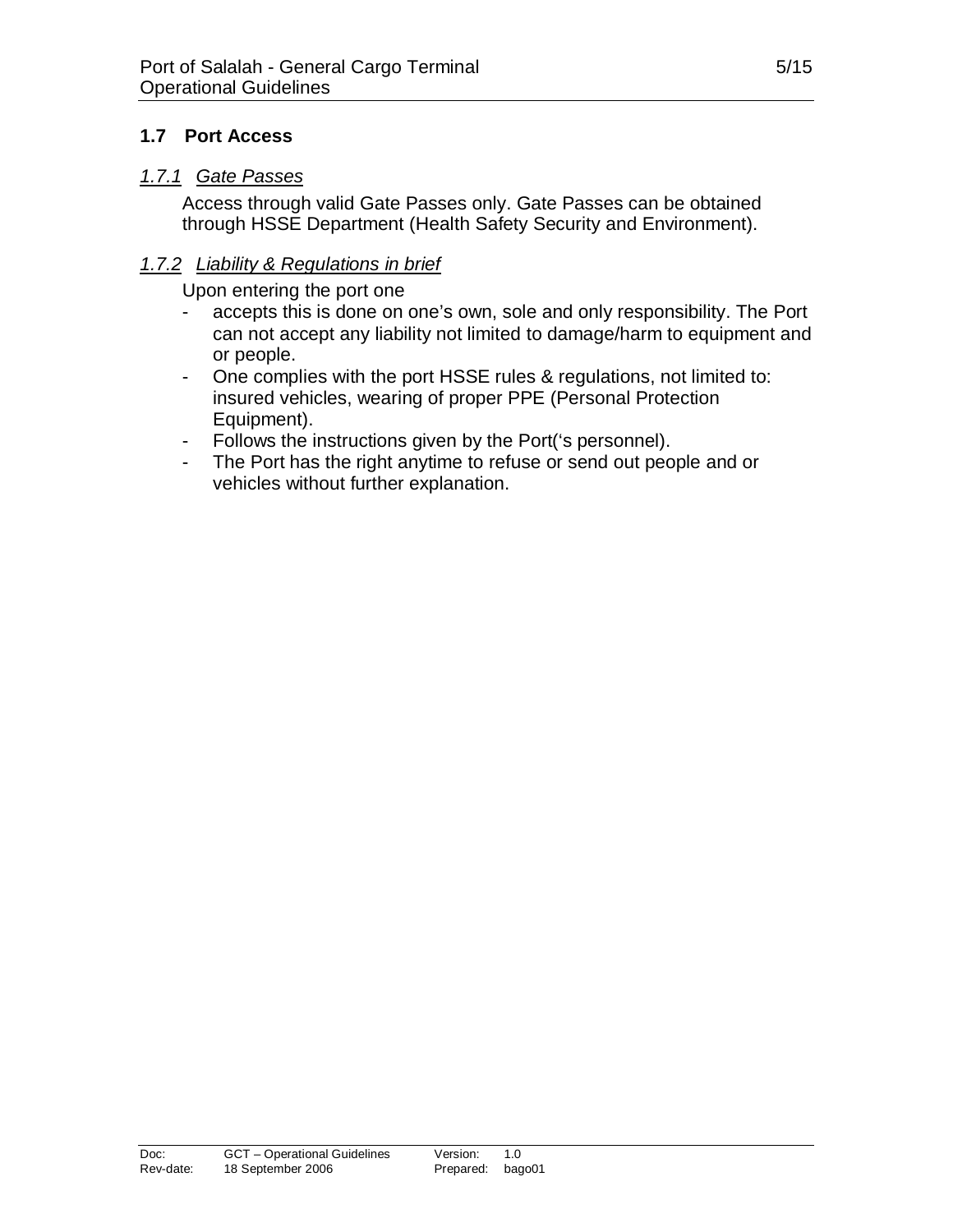# **2. Vessels & Berths**

#### **2.1 Berth Allocation**

Berth allocation is done by and to the discretion of GCT-Operations/Planning and is based on:

- Arrival Notice (AN) details.
- Reason for Call, type of Operation.
- Completeness and correctness of provided information.
- Timely receipt of information by GCT-Operations/Planning.
- Miscellaneous activities/non-cargo operations.

GCT-operations/Planning keeps a long term berth planning; to be able to advise potential port users on the availability of a berth. As such it is recommended to advise any possible vessel call as soon as known by the agent.

#### **2.2 Berth Reservation**

It is possible to reserve a General Cargo berth in advance, subject to availability, and acceptance to 'reserve a berth' to port discretion, at the following Consolidated Marine Charges Tariff based on LOA as follows:

| <b>Vessel LOA Category</b> | Charge per 24 hour Period<br>(or part thereof) |
|----------------------------|------------------------------------------------|
| Up to $100 \text{ m}$      | 1000                                           |
| Over 100m and up to 150m   | 1500                                           |
| Over 150m and up to 200m   | 2000                                           |
| Over 200m and up to 250m   | 2500                                           |
| Over 250m and up to 300m   | 3000                                           |
| Over 300m and up to 350m   | 3500                                           |
|                            |                                                |

Terms & Conditions-Cancellation Charges apply to reserved berths based on the consolidated marine charges for the berth time reserved as follows:

| More than 30 days in advance  | nil        |
|-------------------------------|------------|
| 21-30 days in advance         | 10%        |
| 11-20 days in advance         | <b>20%</b> |
| 02-10 days in advance         | <b>30%</b> |
| Less than 48 hours in advance | .50%       |
|                               |            |

- Berth can be reserved up to 12 months in advance

- Berth must be reserved not less than 30 days in advance in writing through

a shipping agent registered with the Port along with provision of vessel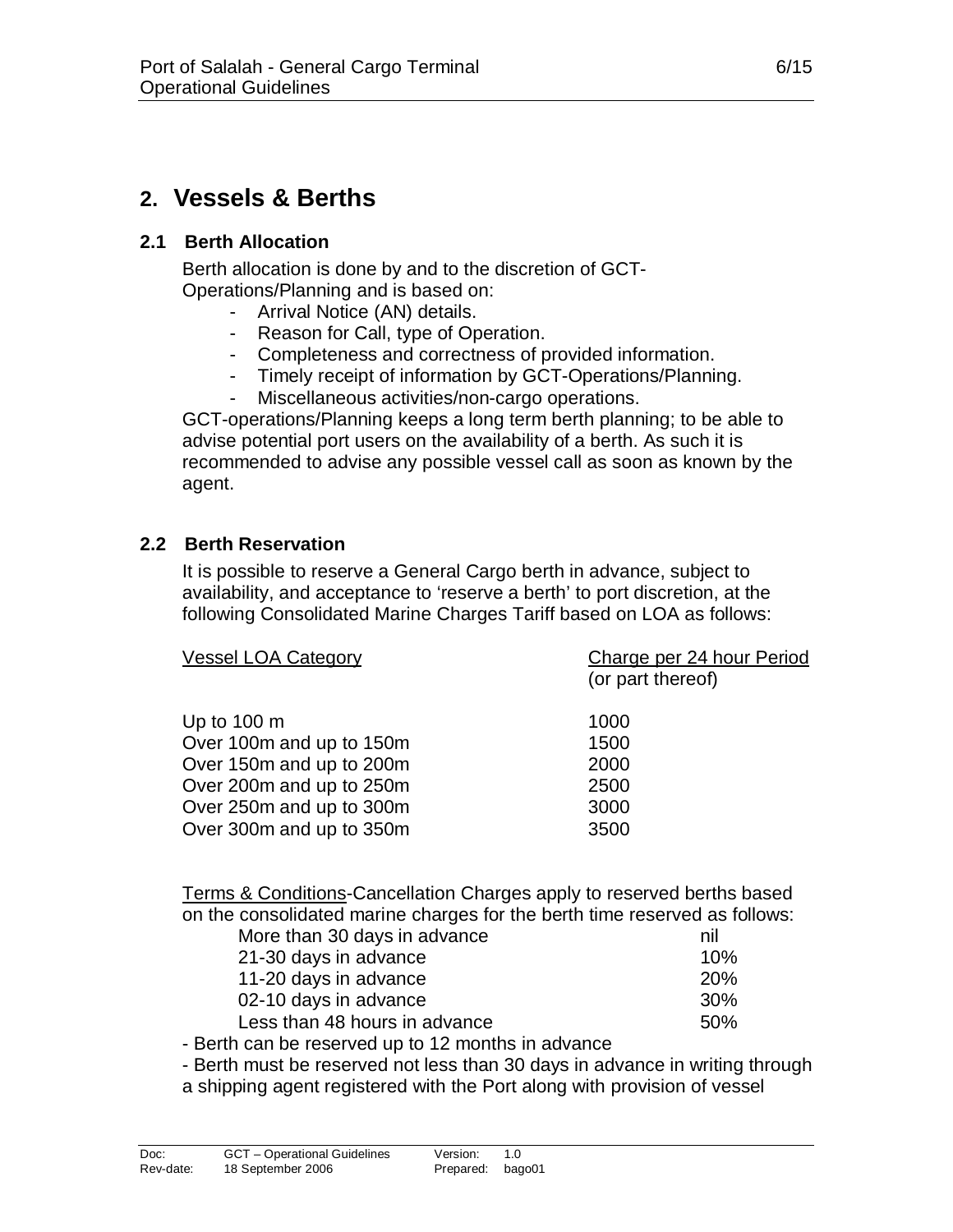details and arrival and departure time. Shipping agent will be required to place a suitable guarantee.

- Consolidated Marine Charges include Pilotage, Tugs, Berthing/Unberthing Charges, Port Dues and daily Sanitary Charge. Rate includes up to 24 hours free waiting at the anchorage when available in case vessel arrives ahead of schedule

- 24 hour period commences from time of berthing

- In case of delayed arrival of the vessel, the consolidated marine charges apply from the original berth time booked

- Any delay or Pilot kept waiting through fault of vessel or agent will be counted as berth time used

- Any delay to tugs through fault of vessel or agent will be billed at RO150.000 per tug per hour or part thereof

- In case more tugs are utilized for any reason than the requirement as per Harbour Master's circular no 05/2000 (as updated from time to time), then these are chargeable at the rate of RO150.000 per hour or part thereof

- An delay to mooring gang through fault of vessel or agent willed be billed at US\$100 per hour or part thereof

- Vessels ready in all respects to sail and so notifying the Port prior to the end of the current 24 hour period will not be charged for additional 24 hour period in case of delays in sailing waiting for Pilot or Tug

# **2.3 Arrival Notice (AN)**

The vessel agent has to submit the AN:

- as per template in annex….
- Completely and correctly filled out, including possible miscellaneous activities, and time to prepare vessel for sea.
- During working hours of GCT Planning only (Sat-Thu 0800-1600, excluding Holidays).
- At least 24 hrs prior arrival on Salalah anchorage.
- Any amendments to be forwarded to GCT-Operations/Planning immediately in writing.
- AN is obligatory for both vessels and dhows/launches.
- Only one agent per vessel call; in case two or more agents announce the same vessel call, the vessel will not be taken up in the berthing plan, until the 'non'-agents have declined in writing. In order to avoid confusion agent to send the written owner's/principal's appointment together with the AN.
- Enclosing IMO manifest for both cargo to be discharged as well as cargo in Transit.

Any lack of compliance or incorrect information may lead to:

- Non-processing of AN.
- Fine to be debited to agent's account as per tariff

Advise to vessel Agent's: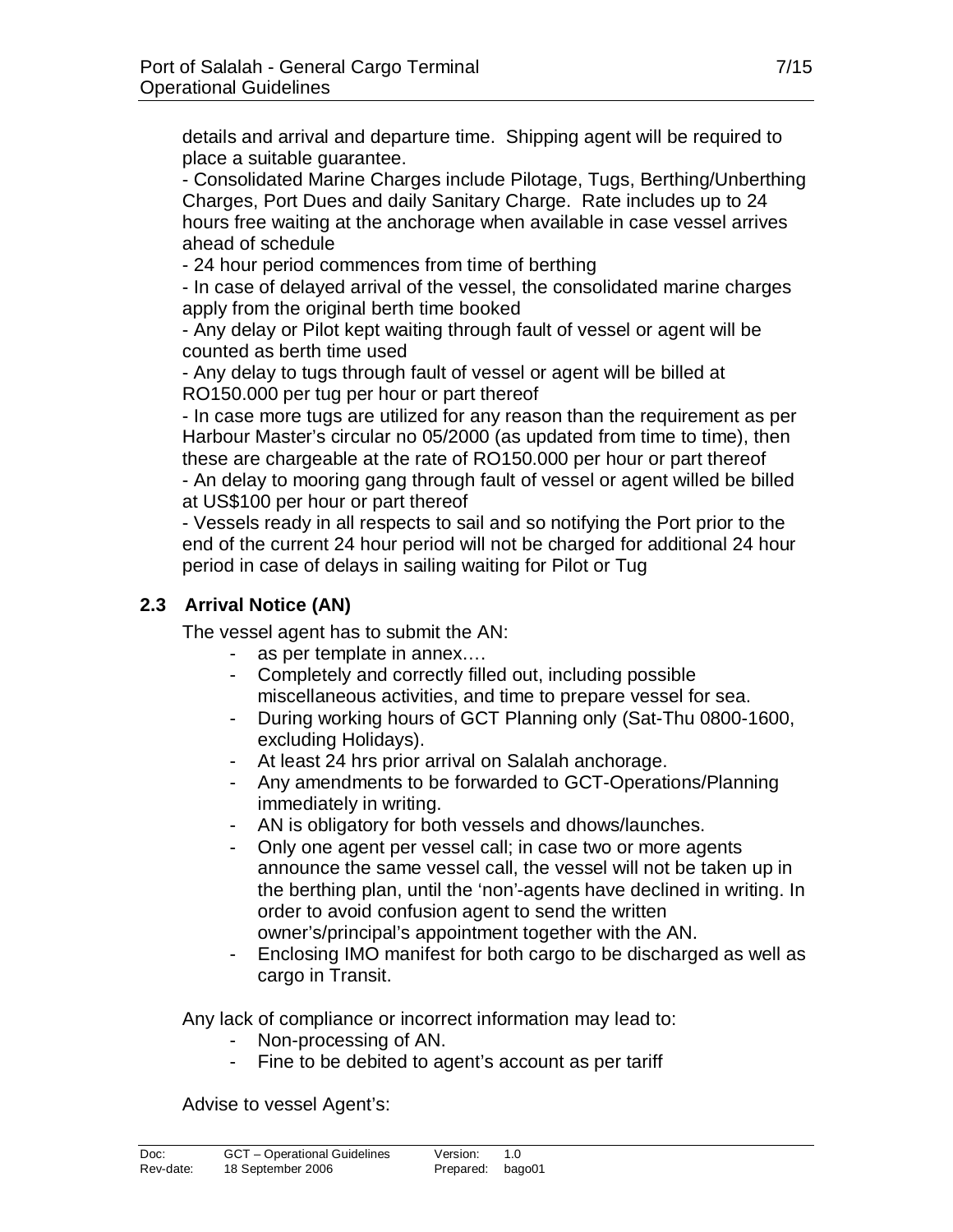Make sure you have received the full information on requirements from master and or owners/principals; and relay same with the AN to GCT-Operations/Planning.

Especially in regard to:

- bunkers and provisions
- repairs
- crew changes
- etc.

And prepare for same in time, in order to avoid delays and surprises.

As well as the time required to prepare the vessel for sea upon completion of operations.

Non-authorized delays /non-permitted delays will be subject to extra charges for agent's account as per tariff.

#### **2.4 Sailing Time & Extended Stay**

#### *2.4.1 Sailing Time:*

#### Cargo Operations Call:

Sailing Time will initially be based on the time the cargo operations are expected to be completed plus 1 (one) hour to prepare vessel for sea. In case vessel/agents expects not to be ready for sea this to be notified in writing to GCT-Operations/Planning well in advance, latest 4 hours prior expected time of completion cargo operations.

Miscellaneous Call (non cargo ops): Sailing Time based on the request of agent at the time of submitting AN.

#### *2.4.2 Extended Stay:*

Extended stay is any stay longer than:

- Cargo call: completion time + 1 hour.
- Misc call: time announced by agent on AN.

An extended stay is only possible with permission of GCT-Operations/Planning.

Subject to situation permission can be given after submitting a written request for same to GCT-Operations/Planning, and explanation why.

In case vessel stays longer without prior obtained permission additional charges will be levied as per tariff.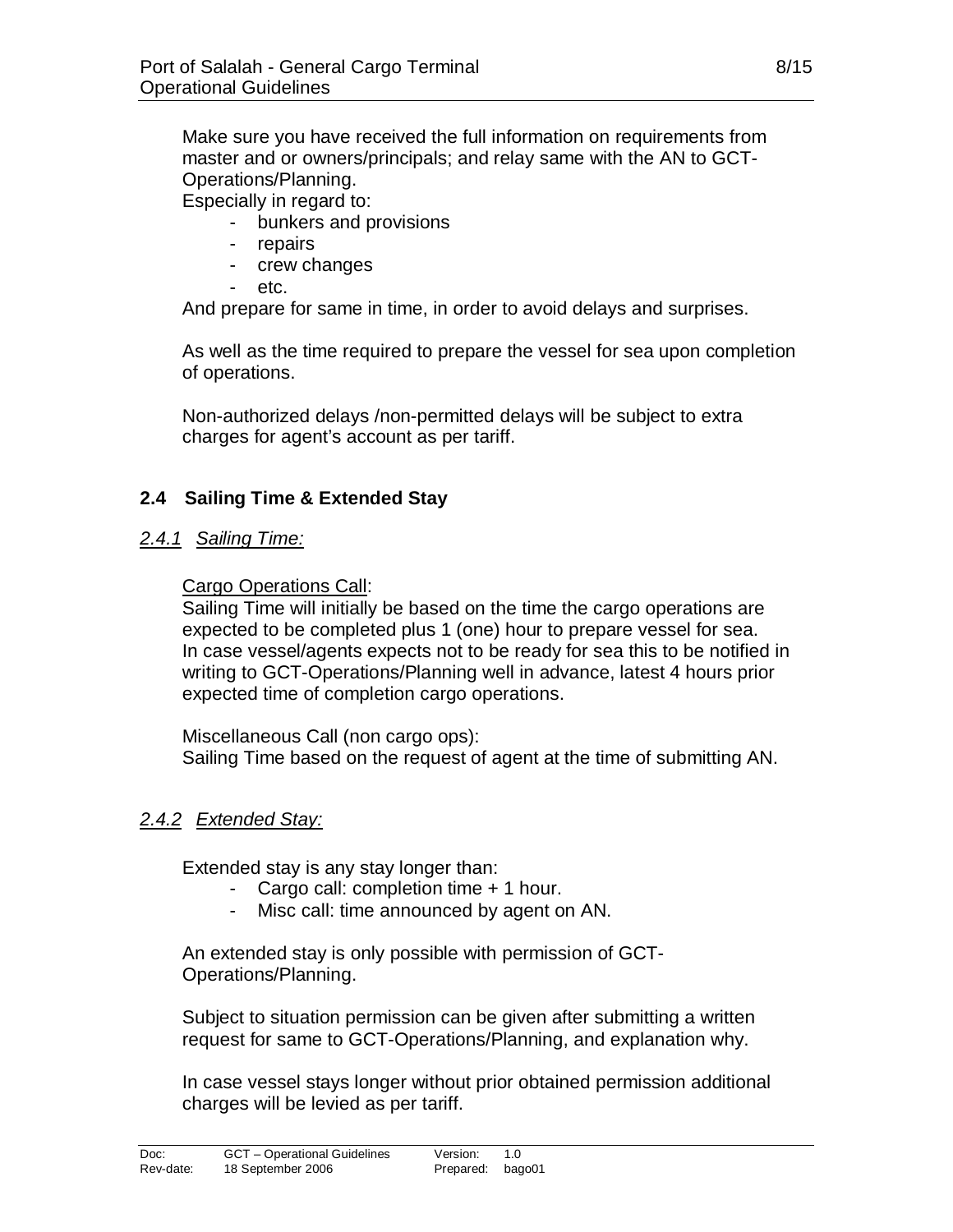# **3. Cargo & Other Operations**

Any activity to be executed or to be permitted by GCT-Operations is on basis of an Operations Service Request (OSR) only. This includes but not limited to:

- Vessel Cargo Operations: loading,discharge, restow, (un)lash, etc.
- Yard Cargo Operations: loading/discharge trucks.
- (pre)storage of cargo.
- Logistic services to vessels.
- Lifting of dhows/launches from the water.
- Provide equipment or manpower on request.

#### **3.1 Operations Service Request (OSR)**

The client has to submit the OSR:

- As per template in annex….
- Completely and correctly filled out.
- During working hours of GCT Planning only (Sat-Thu 0800-1600, excluding Holidays).
- Latest at 15:00 hrs on the GCT-Planning working day in prior to the requested start of execution of the request.
- Financial clearance to be obtained from GCT-Finance prior start of execution.
- Any amendments to be forwarded to GCT-Operations/Planning immediately in writing.

Operations can only be executed with a processed and approved OSR.

Any lack of compliance or incorrect information may lead to:

- Non-processing of OSR.
- Fine to be debited to agent's account as per tariff.

#### **3.2 Cargo Operations (vessel, Yard)**

OSR's for Cargo Operations can only be accepted when full details are submitted to GCT-Planning on:

- Import/Transhipment Manifest and Booking Note.
- Shipment Terms & Conditions; from which should be clear which party is liable for which part of the charges.
- IMO-document + clearances, Custom Clearance, other authority dox/requirements (i.e. health certificates etc.)
- Financial Clearance from GCT-Finance.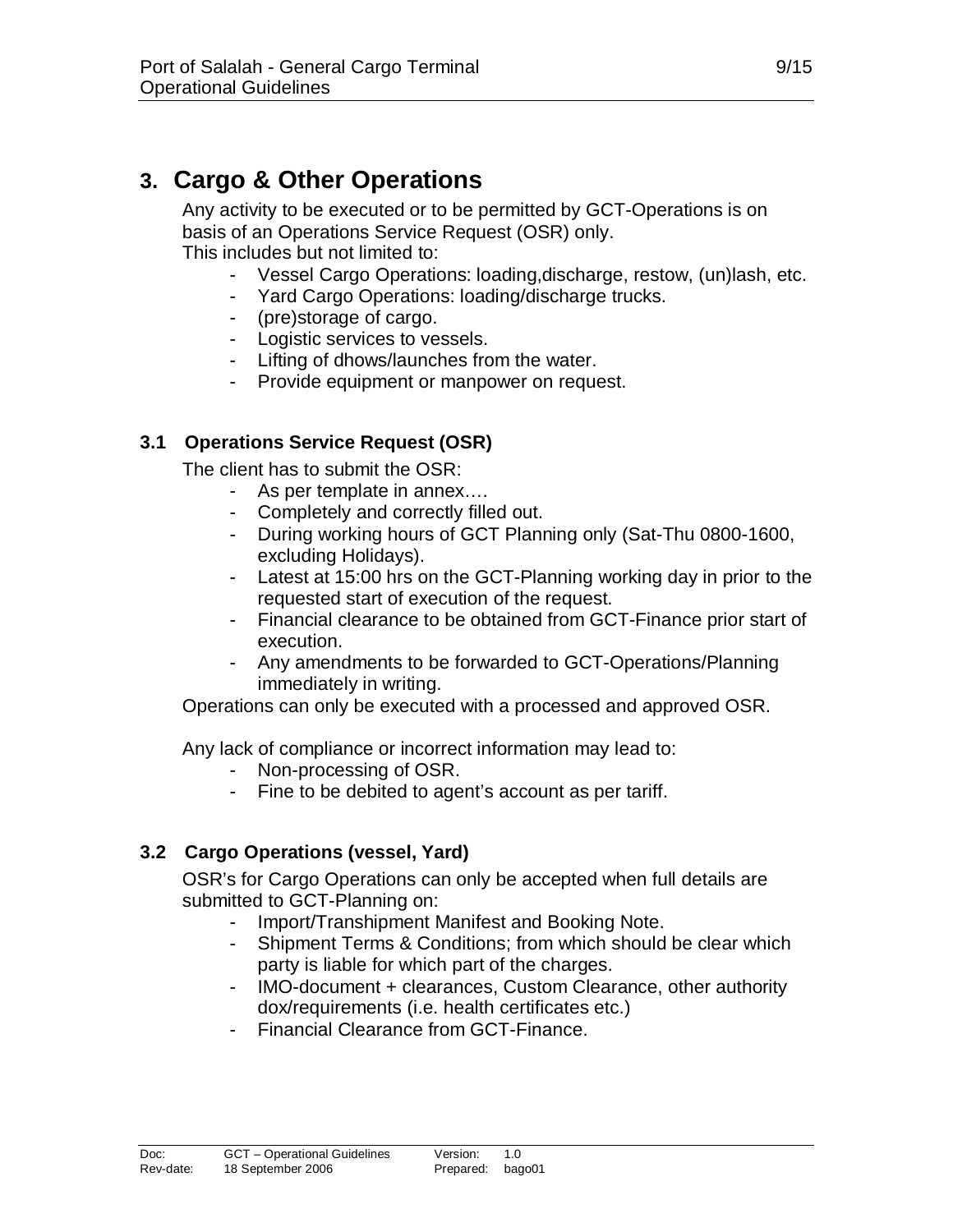#### *3.2.1 Discharge (Import/Transhipment) Cargo Operations (Vessel, Yard)*

Prior arrival of the vessel, the Agent to submit to GCT-Planning:

- Discharge Manifest per PoL (port of loading); complete including o nr of packages, volume (cbm) and gross weight (mt).
	- Discharge Manifest Recap (summary of manifest of all PoL's)
- Packing/Discharge list with clearly indicated
	- o Marks & Numbers
	- o Dimensions (m), volume (cbm) and gross weight (mt) per package.
- Stowage Plan.
- Vessel Gear details (incl ramp details for RoRo)
- Shipment Terms and conditions; including specification which party will settle which charges :
	- o Unlashing,
	- o Stevedoring,
	- o Quay handling,
	- o Yard Handling/delivery.
- Subject to Shipment Terms indicate Direct or Indirect Delivery.

In case of doubt, unclarities and or incompleteness of information provided to GCT-Operations, or non-operational-compliance of client or his subcontractors has the right to:

- Stop/not start operations till further notice; idle time for account vessel.
- Charge extra charges.

# *3.2.2 Load (Export/Transhipment) Cargo Operations (Vessel, Yard)*

Prior arrival of the vessel, the Agent to submit to GCT-Planning:

- Booking List; summary per PoD (port of discharge) of bookings per shipper / commodity. Booking List to indicate :
	- o Nr of packages, volume (cbm), gross weight (mt).
	- (After actual loading, booking list forms base for Export Manifest).
- Booking list recap, consolidation/total of all cargo to be loaded.
- Packing list Packing/Load list with clearly indicated
	- o Marks & Numbers
	- o Dimensions (m), volume (cbm) and gross weight (mt) per package.
- Stowage Plan.
- Vessel Gear details (incl ramp details for RoRo)
- Shipment Terms and conditions; including specification which party will settle which charges :
	- o lashing,
	- o Stevedoring,
	- o Quay handling,
	- o Yard Handling/delivery.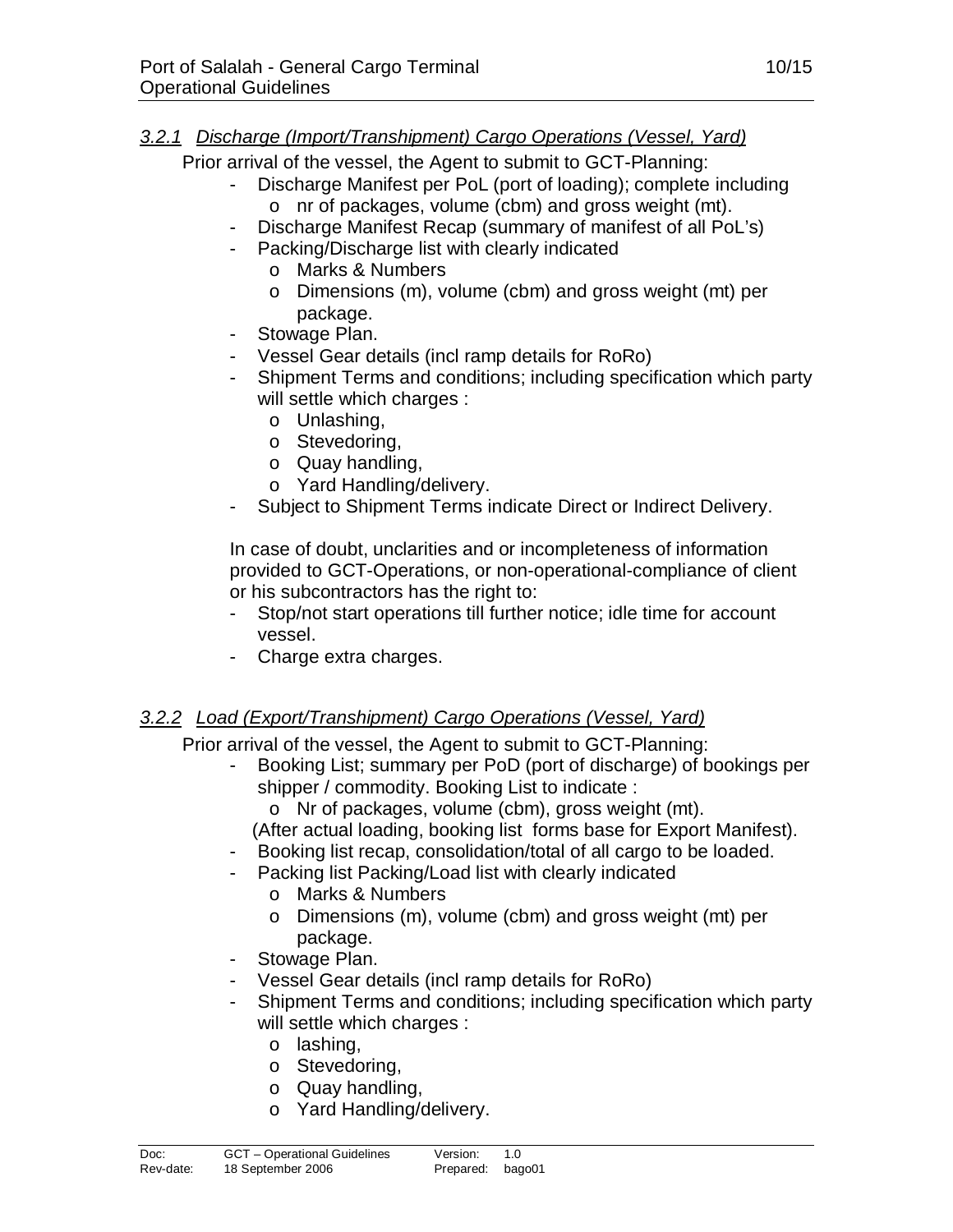Subject to Shipment Terms indicate Direct or Indirect Delivery.

In case of doubt, unclarities and or incompleteness of information provided to GCT-Operations, or non-operational-compliance of client or his subcontractors has the right to:

- Stop/not start operations till further notice; idle time for account vessel.
- Charge extra charges.

#### *3.2.3 Additional Conditions*

- Subject to commodity, quantity and vessel-details specific or additional conditions may apply, of which a brief listing follows here below.
- In no circumstance the port can be kept liable for unclear arrangements between owner and consignee.
- External Operational Equipment (e.g. cranes, front loaders, forklift trucks etc.) can only be brought in by permission of GCT Operations, a request for same has to be submitted in writing to GCT Planning well in advance.

# **4. Guidelines ref Operation Type and Commodity**

#### **4.1 General**

#### *4.1.1 Vessel and Cargo condition*

The vessels including its cargo gear deployed should be fit and suitable for the commodity (to be) loaded.

The cargo (to be) loaded should be in the suitable condition to be handled with the available means.

The port has the right , and not limited to;

- to not-accept/refuse any vessels or cargo which the port deems a risk of any of the stakeholders.
- Stop any operation in case there is any reason for doubt on the suitability of the vessel or cargo.
- Verify with classification societies, P and I clubs, Insurance companies, Port State Control, Shippers and Consignees, etc. about the correctness on the information provided to the port about the vessel or cargo.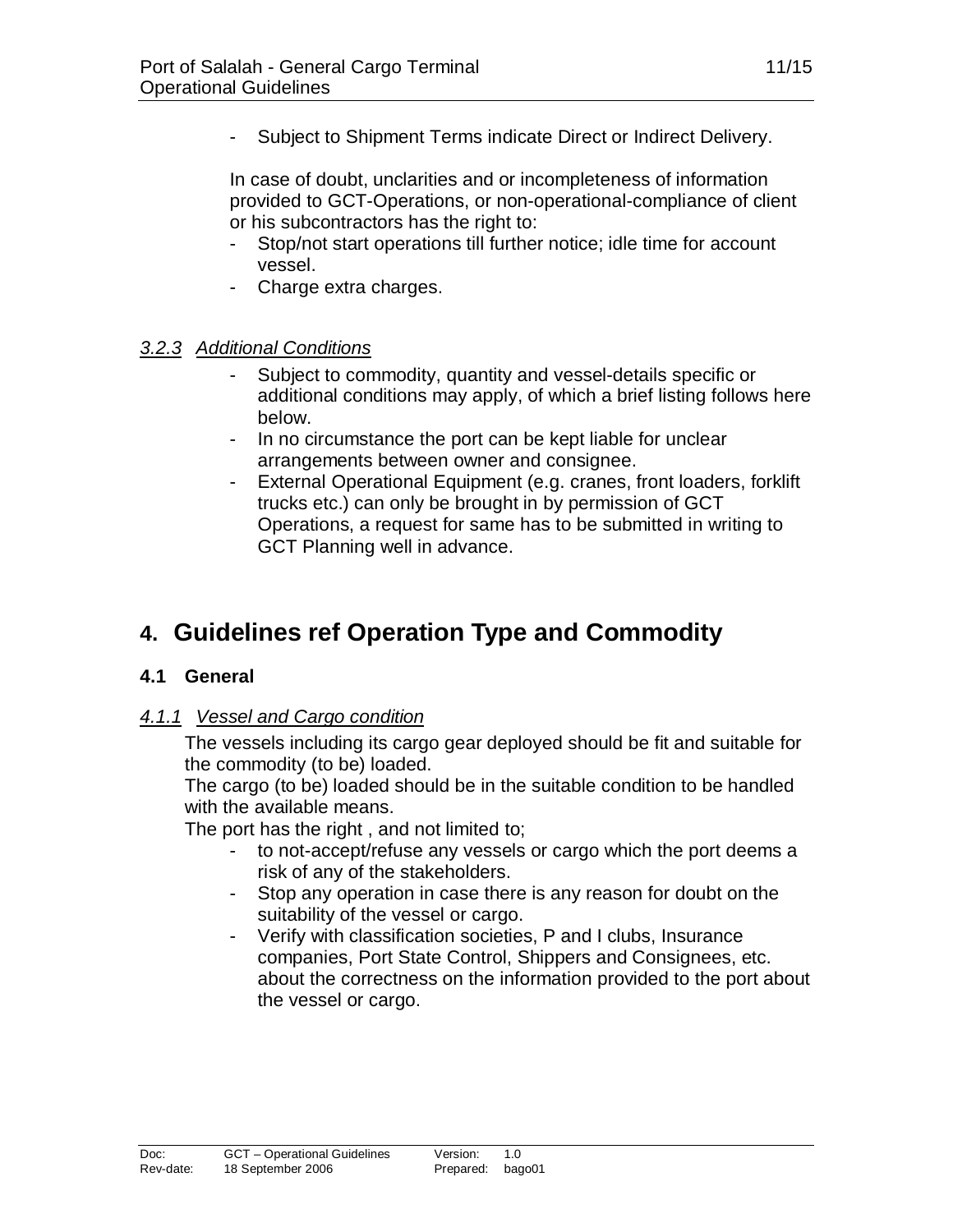#### *4.1.2 Non Port 'Owned' Equipment and Personnel*

The use of equipment not owned by the port and the deployment of personnel not under contract with the Port inside the Port for GCT related operations/activities is only allowed with prior written Permission of GCToperations/Planning. To request for permission can be obtained by submitting an OSR.

Any shipper, consignee, vessel operator working with own or subcontracted personnel and or equipment is fully liable for the condition of the equipment and behaviour of this personnel, and as such has to make sure that same complies with all rules and regulations applicable.

Non compliance may lead the Port to stop operations for account of the party who does not comply.

#### **4.2 Liquid Bulk (WB)**

#### *4.2.1 Manifold/Pipe (i.e. fuel discharge/loading)*

- Approved OSR prior start operation.
- Vessel to be accepted by Port Control (i.e. subject Q-88).
- Vessel manifold/connection to be advised in metres from the bow.
- Consignee/shipper to obtain all required HSSE approvals.
- Consignee/Shipper to provide all related HSSE requirements.
- Pumping rate and ETC (Expected Time of Completion Cargo Ops) to be provided to GCT-Operations/Planning.

#### *4.2.2 Tanker Trucks (i.e. vegetable oil discharge)*

- Approved OSR prior start operation.
- Vessel to be accepted by Port Control (i.e. subject Q-88).
- Vessel manifold/connection to be advised in metres from the bow.
- Consignee/shipper to obtain all required HSSE approvals.
- Consignee/Shipper to provide all related HSSE requirements (i.e. anti spillage measures equipment).
- Pumping rate and ETC (Expected Time of Completion Cargo Ops) to be provided to GCT-Operations/Planning.
- Cleaning quayside upon completion.

# **4.3 Dry Bulk (DB)**

#### *4.3.1 Continuous/Pipe (i.e. grain discharge, cement loading)*

- Arrange equipment well in advance (vacuvator/unloader, tanker trucks).
- Make sure equipment is in good condition/not leaking.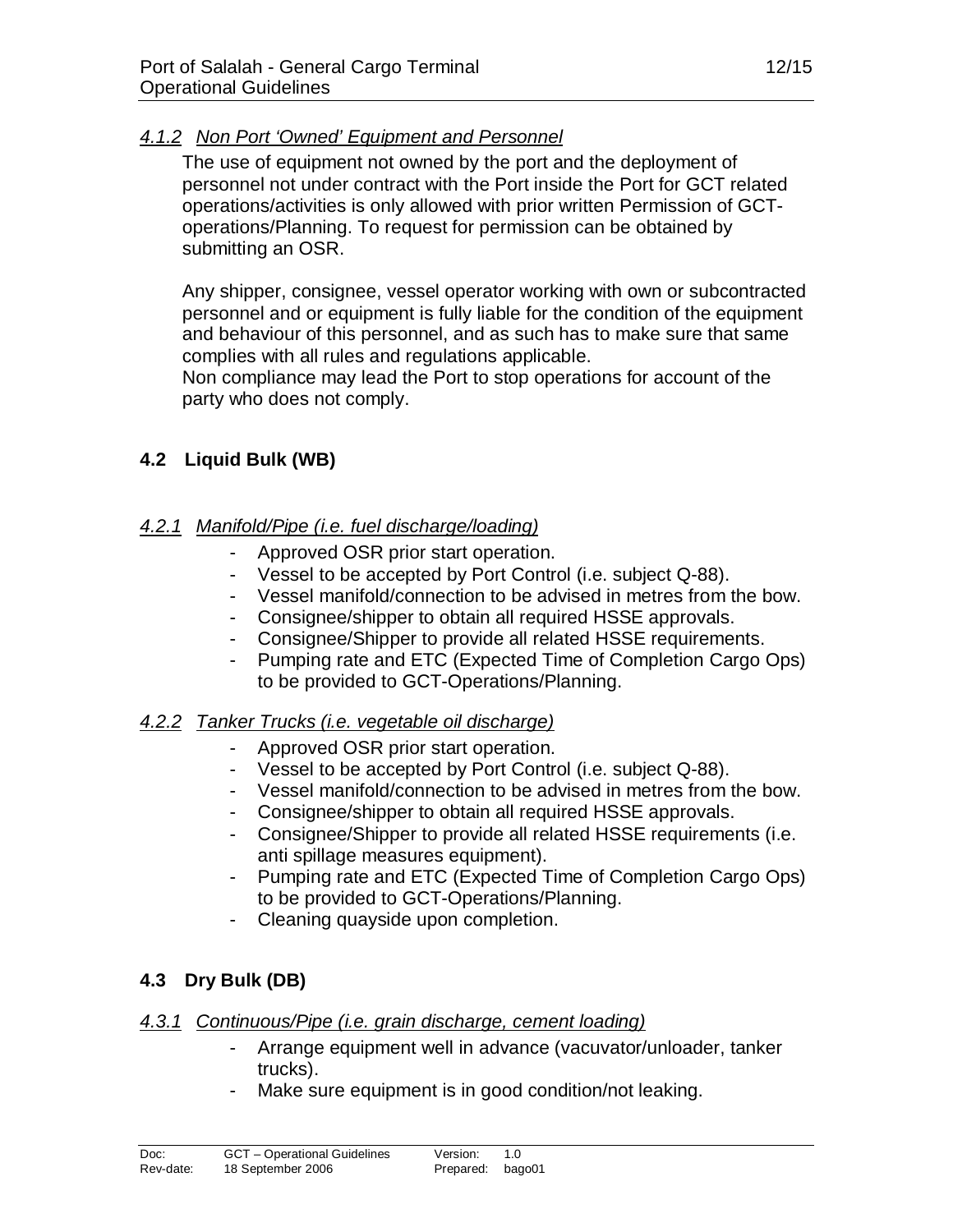- Bear in mind increased freeboard/clearance when discharging, and take out of front loader by port crane.
- Comply with any HSSE requirements i.e. dust and contamination proof.
- Cleaning of area upon completion of operation.

#### *4.3.2 Discontinuous / Grabs/marshalling yard prestock (i.e. barytes discharge, limestone loading)*

- Request in time for proper marshalling/prestock area.
- Stick to the indicated marshalling/prestock area.
- Arrange for sufficient and adequate Anti Spillage Blocks (ASB) when loading from quayside.
- Arrange for enough equipment to have a continuous flow to/from vessel
- Arrange for Front loaders without 'dents/teeth' for quay side deployment.
- Vessel; till further notice to be a geared vessel with proper outreach and grabs/buckets.
- Upon completion quayside to be cleaned, any remaining product after loading to be consolidated in one area, indicated by GCT-Operations.
- Till further notice night time loading to be done by shippers crane operators.
- Limited number of approved trucks under crane and in port.

# **4.4 Break Bulk (BB)**

# **4.5 Heavy Lift / Project Cargo (BB-HL / Prj)**

- vessel to be properly HL geared.
- vessel to provide HL slings, shackles etc.
- vessel to supervise HL operation.
- detailed packing list, stow plan and vessel gear details to be provided prior arrival vessel.
- pieces over 40 mt or extreme dimensions on direct delivery basis only; decision basis provided packing list).
- Equipment for direct delivery to be suitable and in proper condition.

# **4.6 Reefer (BB-RF)**

- Subject to conditions.
- To be accepted by the Port on a case by case basis.
- Prior arrival submit request to GCT-Operations/Planning if the Port can accept the concerned consignment.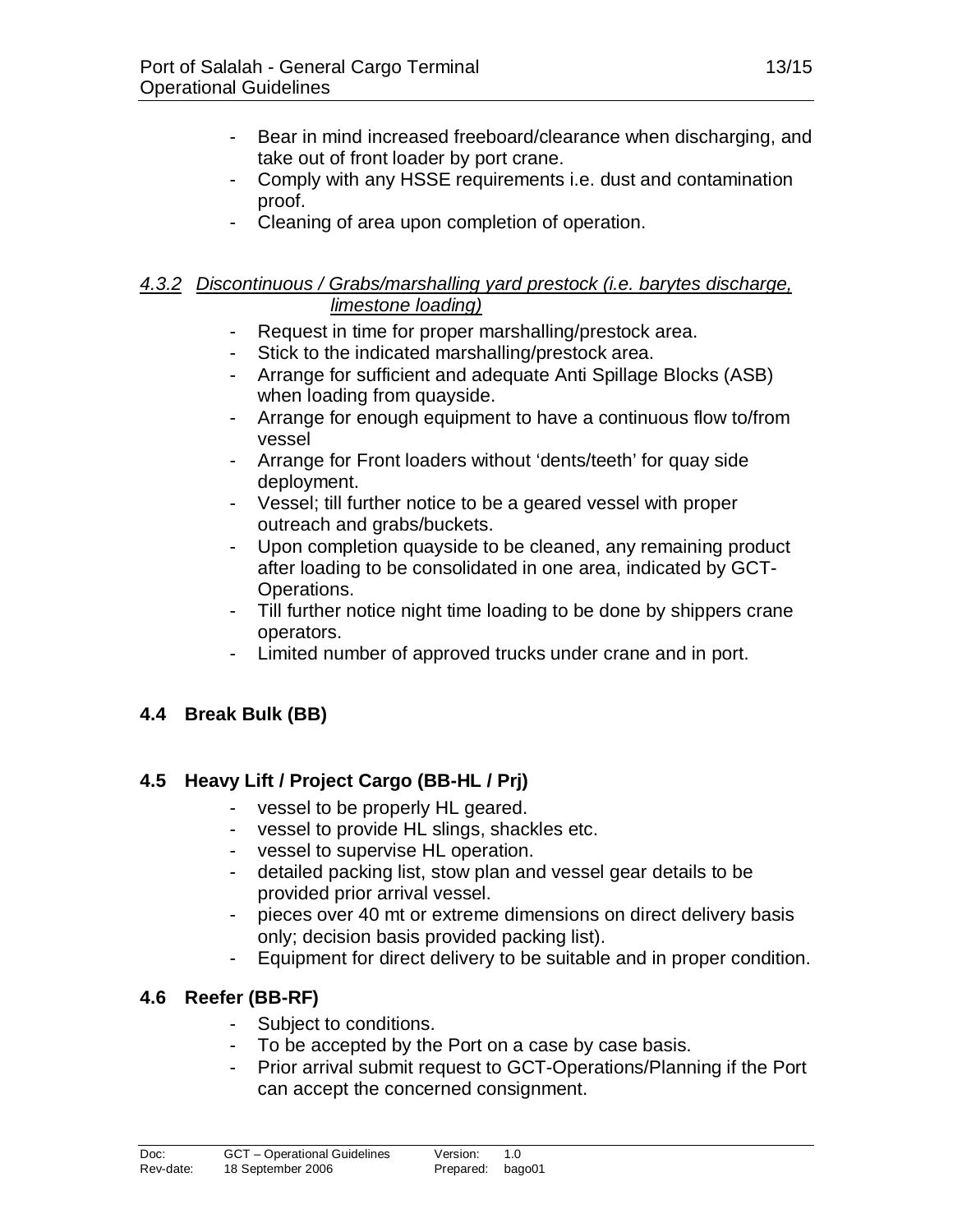- Possible restrictions/limitations :
	- o Loose or unitized
	- o Tonnage
	- o Vessel condition, what gear can be deployed.
	- o Shore transportation.
	- o Quality liabilities/surveys.
	- o Available equipment and manpower.
	- o Sensitive Foodstuffs
- Cleaning upon completion.
- Timely request for Reefer container preparation in case of direct stuffing; manifest will be subject to container manifest details.

# **4.7 RoRo (BB-RR)**

- Ramp details; tonnage, length, width, angle(s), vessel position+side, height (tide), vessel entry gate.
- Detailed Stow Plan + packing list.
- RoRo equipment available on board; 4x4 tugmasters, HL/spreader forklifts, Mafi trailers.
- Stability issues.

# **4.8 Livestock**

- Certificates : health, quarantine
- Food, Water and Sanitary matters.
- Required time for cleaning to be indicated prior start operations.
- Livestock shore side transportation.
- Livestock handling; by 'approved' means only; proper baskets/slings or gangway.
- Limited nr of trucks under 'crane'.

# **4.9 Cruise / Passenger**

- Position of main gangway to be indicated prior arrival.
- Bus/Coach traffic + parking plan to be respected; separation between tour buses and gate shuttle.
- No 'loose' passengers wandering in the Port.
- Tape fencing.

# **4.10 Bunkering, Provisions & Vessel Parts**

- Any commodity loaded in cargo compartment will be considered as cargo, and will be subject to related charges.
- Parts, equipment to be loaded discharged are subject to custom clearance.
- Any delivery to/from a vessel is subject to permission of GCT Operations; as such needs to be requested in writing prior delivery. Non compliance will be considered mis-declaration and or an